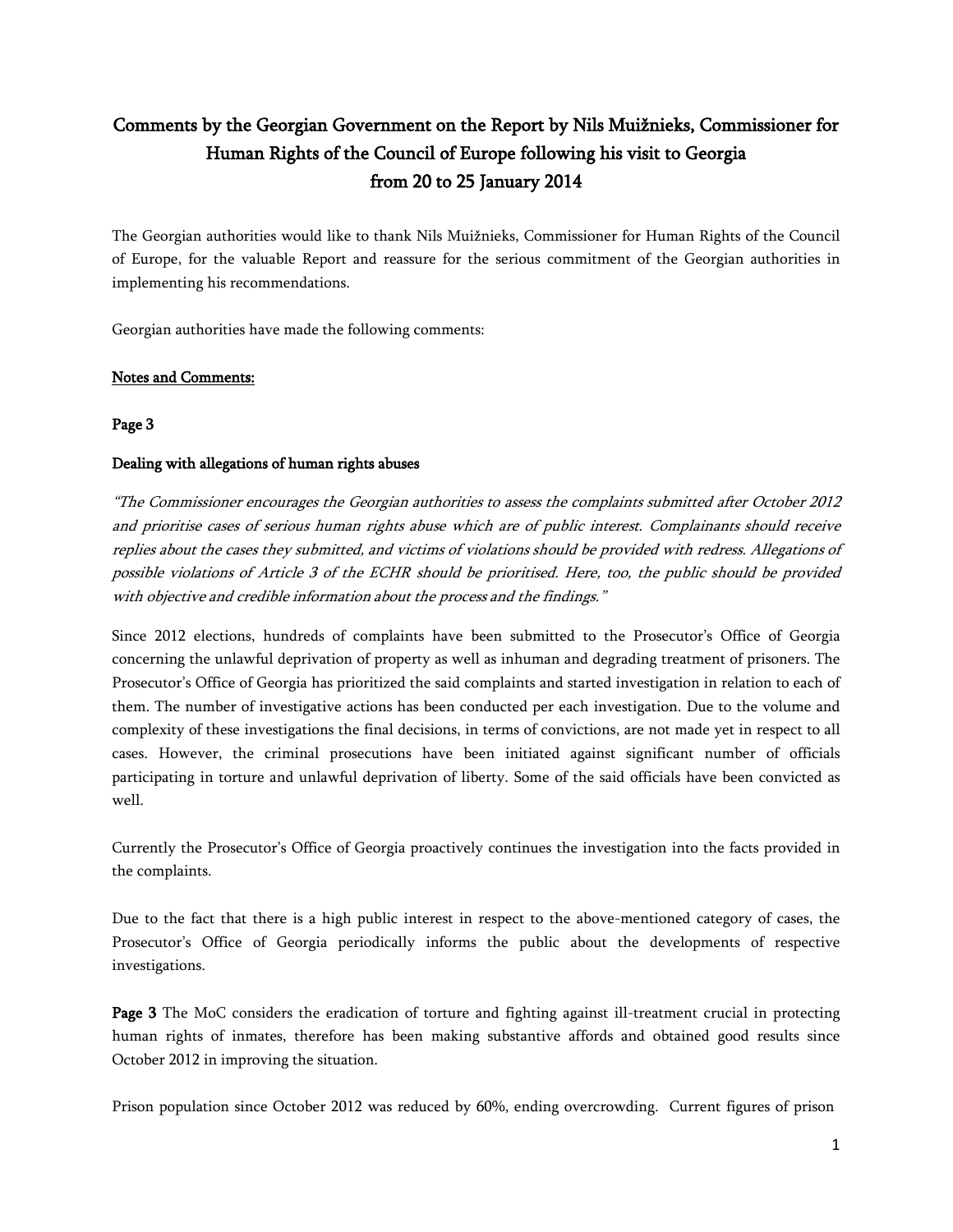population remained stable during the entire 2013 up to date.

### **Page 4**

### **Ethnic and religious minorities**

*The Commissioner also wishes to stress the importance of supporting the participation of minorities in the social, political, economic and cultural life of the country. Further efforts should be undertaken to better integrate minority populations, especially those living in the regions. The Commissioner urges the Georgian authorities to resolve the remaining legal and practical obstacles to the repatriation and integration of Meskhetian Turks.*

After the meetings in Strasbourg of the Georgian PACE delegation with the leaders of NGOs represented Meskhetian population deported by the Soviet regime, a special contact person was appointed by the interagency governmental council on repatriation issues for exchanging views and preparing high level meeting of the Georgian authorities with the representatives of Meskhetian population NGOs.

**Paragraph 13** The Criminal Procedure Code of Georgia provides the absolute guarantee to the defence to be familiarized with the case files by obliging the prosecutor to provide the copies of all evidence which are to be presented by the prosecutor in the court.

The CPCG guarantees the judicial control over the observance of the above-mentioned procedural rule. Namely, failure to submit the copies of the above-mentioned evidence to the defence directly results in the finding them inadmissible by the court.

Therefore, neither in the law nor in practice there is a problem with respect to access to evidence by the defence.

**Paragraph 14** By Decree No. 591 of 13 December 2008 and with the support of the European Commission, the President of Georgia established a Criminal Justice Reform Inter-Agency Coordination Council that has been entrusted with the elaboration and implementation of the reforms in line with the international standards, as well as with the coordination of inter-agency activities in criminal justice sphere. The members of the Council are representatives of governmental agencies, NGOs, international organizations and independent experts.Set of procedural law amendments aimed at enhancing the principle of adversariality have gone through the usual consultative and participatory process (particularly in close cooperation with the Georgian Bar Association) in the framework of the Criminal Legislation Working Groupunder the Criminal Justice Reform Council and were adopted by the Parliament of Georgia in June 2013. The amendments are to ensure equality of arms of the defence and prosecution in the criminal procedure, particularly in part of obtaining evidence and information critical for defence from third parties, as well as obtaining records of witness interview and court hearings.

With respect to the postponement of amendments as mentioned in the same paragraph of the Report, the Parliament has postponed the entry into force until September 2014 only of those amendments allowing the defence the possibility to seek evidentiary materials through a number of investigative measures to be carried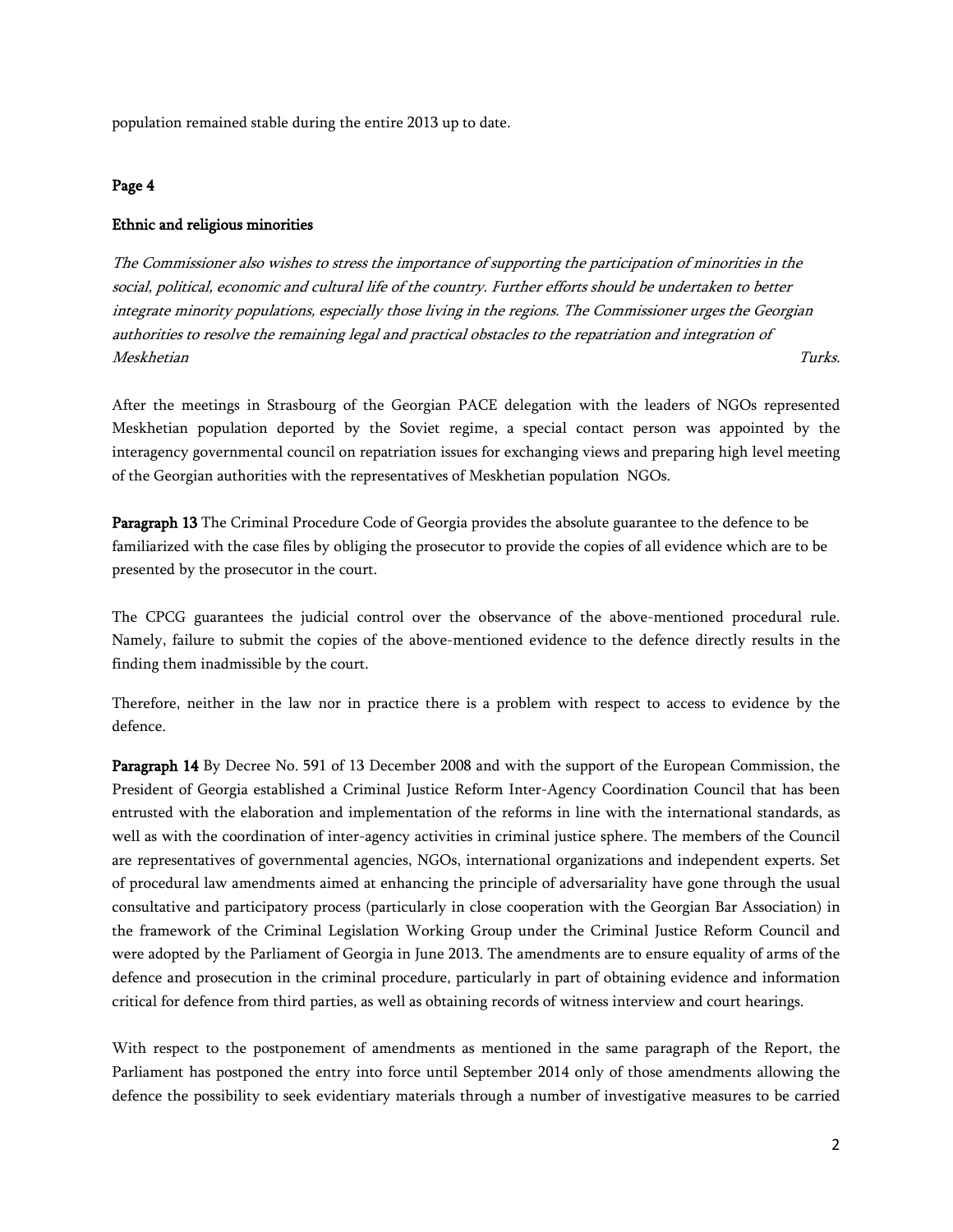out by the competent authorities, such as search and seizure. From the moment of entry into force of these amendments defence lawyers will not have the possibility to submit evidence of special importance during the trial stage if such evidence had not been presented during the preliminary hearing. However, it should be noted that the abovementioned amendment does not aim at limiting the rights of defence but rather it is necessary due to the fact that there is no need to have such a provision anymore as far as the defence will be granted with the possibility to seek evidentiary materials through a number of investigative measures to be carried out by the competent authorities, such as search and seizure (such a possibility was not available before these amendments). Furthermore, as stated above, the procedural law amendments entered into force in June 2013 increase the rights of defence by ensuring the possibility of obtaining evidence and information critical for defence from third parties, as well as obtaining records of witness interview and court hearings.

**Paragraph 19** The draft law aiming at introducing more clarity in negotiation process of plea agreement and increasing the role of judge in its approval has been prepared by the Ministry of Justice of Georgia with an active participation of the Prosecutor's Office of Georgia. The draft law has been approved by the Government of Georgia and it will be shortly submitted to the Parliament of Georgia.

**Paragraph 20** It should be noted that the amendments on plea bargaining to the Criminal Procedure Code of Georgia were finalized and approved by the Government of Georgia on April 4, 2014 and consequently submitted to the Parliament for adoption.

**Paragraph 26** It should be noted that in the framework of the legislative reforms of 2012 the Venice Commission recommended changing the transitional provisions to allow for a more gradual transformation of the HCJ membership, rather than terminating the membership of all the current members prior to the expiry of their mandates and assembling the HCJ anew. It is noteworthy that in general the drafts were revised according to the suggestions of the Venice Commission and to some extent the amendments followed the recommendations of the Venice Commission with regard to the gradual transformation of the HCJ membership as well. In particular, while the first draft of the amendments stated that upon the enactment of the Law the authority of all members of the HCJ (except the chairman of the Supreme Court) would be terminated, the final version of the amendments applied more steady approach. Instead of terminating the authority of all members of the HCJ, the final wording of the amendments provided specific criteria that determined whose term of office would be ended. For instance, the judge members of the HCJ who were elected by the Administrative Committee instead of the Conference of the Judges were removed from office. Such a solution tried to deal with the flawed composition of the HCJ.

Besides, all the judge members whose authority as members of the HCJ was terminated were given the right to be nominated as candidates in the new election procedures.

**Paragraphs 27 and 38** The Report mentions some NGOs concerns about the transparency of the sessions of the HCJ, the substantiation of its decisions and the process of the appointment of the judges. It should be mentioned that the Government of Georgia plans to continue its efforts to secure true independence of judiciary from any outside interference and increase public trust towards the court system of Georgia. To that affect, the Ministry of Justice initiated the second stage of the institutional reform of the judiciary. In the framework of the said reform, the MoJ developed draft amendments modifying the procedure of the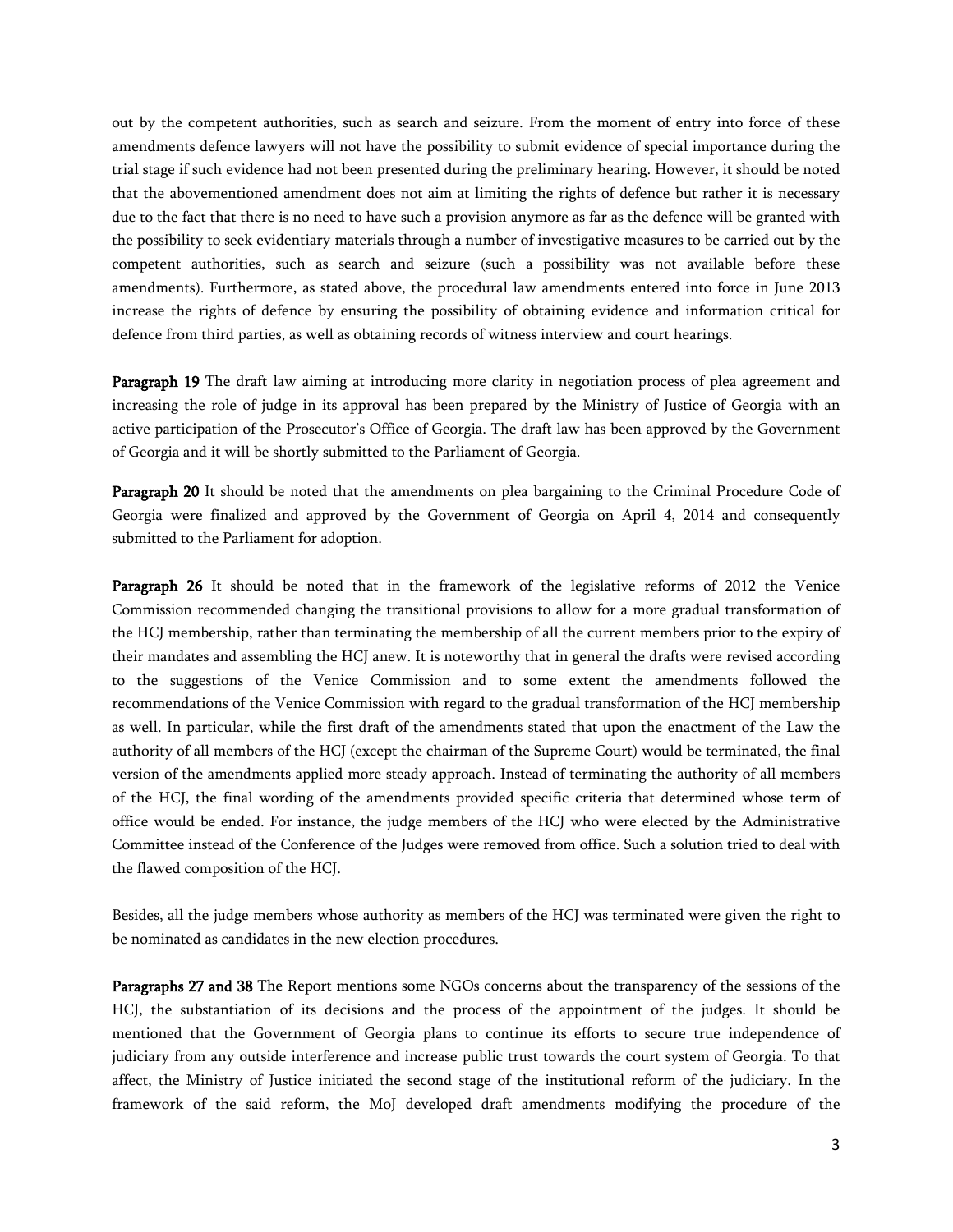appointment of the judges and increasing the transparency of the HCJ. In particular, the draft amendments give equal opportunities to the Graduates of the High School of Justice (HSJ) and people released from studying at the HSJ in the selection process. Besides, the candidates will be more informed in the process. All the candidates who provide the required information and documentation will be interviewed. In addition the draft regulates background check during the selection of the candidates. As a result, the MoJ expects that the appointment of the judges will be more objective and transparent process.

As for the transparency of the HCJ, the draft imposes an obligation on the HCJ to publish information about its activities, including the adopted decisions, session dates and agendas on the website.

**Paragraphs 28 and 38** The Report highlights the importance of the appointment of the judges based on the merits and according to objective criteria where recruitment is made for a probationary period. The MoJ is currently preparing the draft amendments to the Law on Common Courts with the aim to provide clear and objective criteria for the lifetime appointment of the judges who serve for a three-year probationary period. The draft imposes an obligation on the HCJ to be objective and impartial in assessing the performance of the judge. In addition, the draft provides legal guarantees for the protection of the rights and interests of the judges. The criteria and the appraisal system are in compliance with the best international practice according to which the evaluation of the judges should be based on the predetermined and impartial procedure and fair and exhaustive criteria.

After consulting with the relevant stakeholders, including the members of the HCJ, the draft amendments will be initiated for the adoption in the Parliament.

**Paragraph 31** There has not been even a single case when prosecutor was dismissed due to the investigation of high profile cases and allegations of abuses committed with regard to property rights.

Since November 2013, 99 persons left the Prosecution Service of Georgia. Among them, 57 persons left the office based on their own requests, 32 (interns) – due to the expiry of internship terms, 2 moved to other public institution and 8 persons were dismissed due to the disciplinary violations. 5 out of the above-mentioned persons appealed their dismissal to the court. It's noteworthy, that 3 person's appeals have not been granted by the court and one personally withdrew his application. The 5th person's case is currently pending before the court.

**Paragraph 34 and 40** Police revealed the persons preventing the representatives and supporters of opposition parties to properly conduct pre-election campaigns.

The acts of the above-mentioned persons have been classified as administrative violation and all of them were subjected to administrative sanctions equivalent to seriousness and nature of their respective conducts.

Paragraph 36 CPCG provides right to defence to cross-examine witness. The judge is the guarantee of safeguarding adversariality and equality of arms during trial. Respectively, judge ensures the exercising of rights by the defence, including the right to cross-examine witness.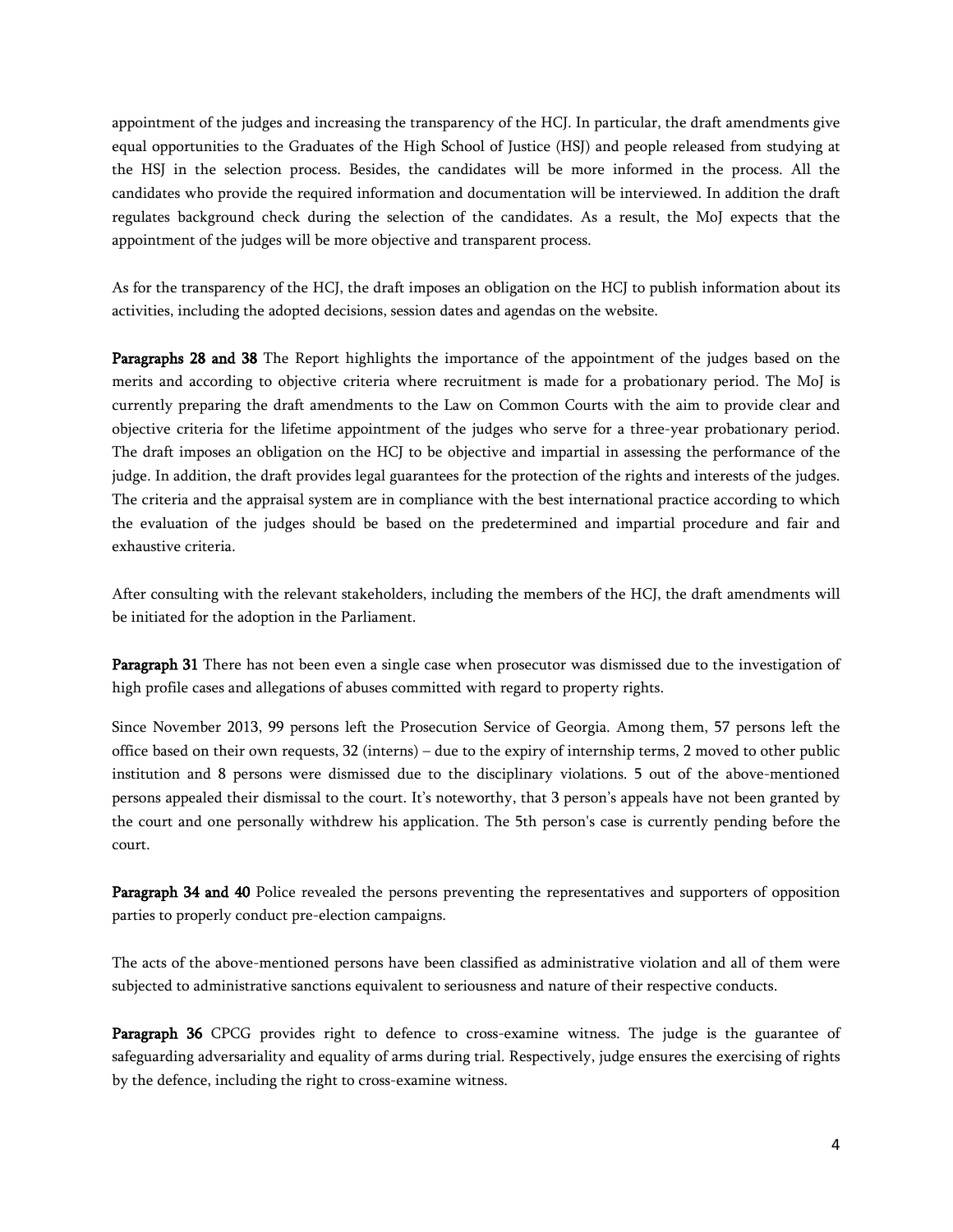**Paragraph 37** The inquiry in the case of Ivane Merabishvili was carried out by the Ministry of Corrections. The inquiry established that Ivane Merabishvili was not taken out from the prison cell. Therefore there was no necessity of conducting separate investigation by the Prosecutor's Office of Georgia.

The motion of the Prosecutor's Office of Georgia to remove Giorgi Ugulava from his office was based on the provisions of the CPCG. The compatibility of the above-mentioned provisions with the Constitution of Georgia is to be established by the Constitutional Court of Georgia based on the application of Giorgi Ugulava.

**Paragraph 39 T**he Prosecutor's Office of Georgia largely uses internship program for recruitment of a new staff. The said program gives opportunity to any criminal law educated person to participate in internship competition and start working in Prosecutor's Office of Georgia.

Currently there is an ongoing process of appointment of interns on the respective positions of prosecutors and investigators. In parallel, the Prosecutor's Office of Georgia has announced internship programme for recruitment of new interns.

Promotion and encouragement within the Prosecutor's Office depends on the recommendation of supervisor and analyzes of the work performed by the respective employee.

At the same time it is a priority for the Prosecutor's Office of Georgia to facilitate the study and qualification raising of its employees. In 2013-2014 the respective investigators and prosecutors had training in number of priority areas, including criminal law, investigation and prosecution techniques, trafficking in human beings, human rights, witness interrogation techniques, jury trial skills and juvenile justice.

At the same time the Prosecutor's Office of Georgia has prepared the document on training needs, which identifies the necessary types of trainings. Currently the Prosecutor's Office of Georgia in association with competent international organizations is actively engaged in arranging the above-mentioned trainings.

**Paragraph 47** Due to the political will and affords of the new leadership of the Ministry of Corrections the practice of ill-treatment and impunity of prison personnel was terminated. During 2013 reported cases of illtreatment have been few, including cases named in the 2013 Parliamentary report of the Public Defender.

Since October 2012 the overall prison population was reduced by 60%.

During October 2012 – December 2013 the follow-up internal investigations into possible HRs violations of prisoners led by the MoC internal control mechanisms resulted in the dismissal of 97 staff members and the issuing of different administrative penalties for 176 staff members. (To compare: from January 1, 2010 to October only 25 staff members received different administrative penalties).

From October 2012 to December 31, 2013, the Human Rights Unit of the General Inspections Department received 1317 formal complaints from inmates. Majority of complains (90%) received in autumn 2012 related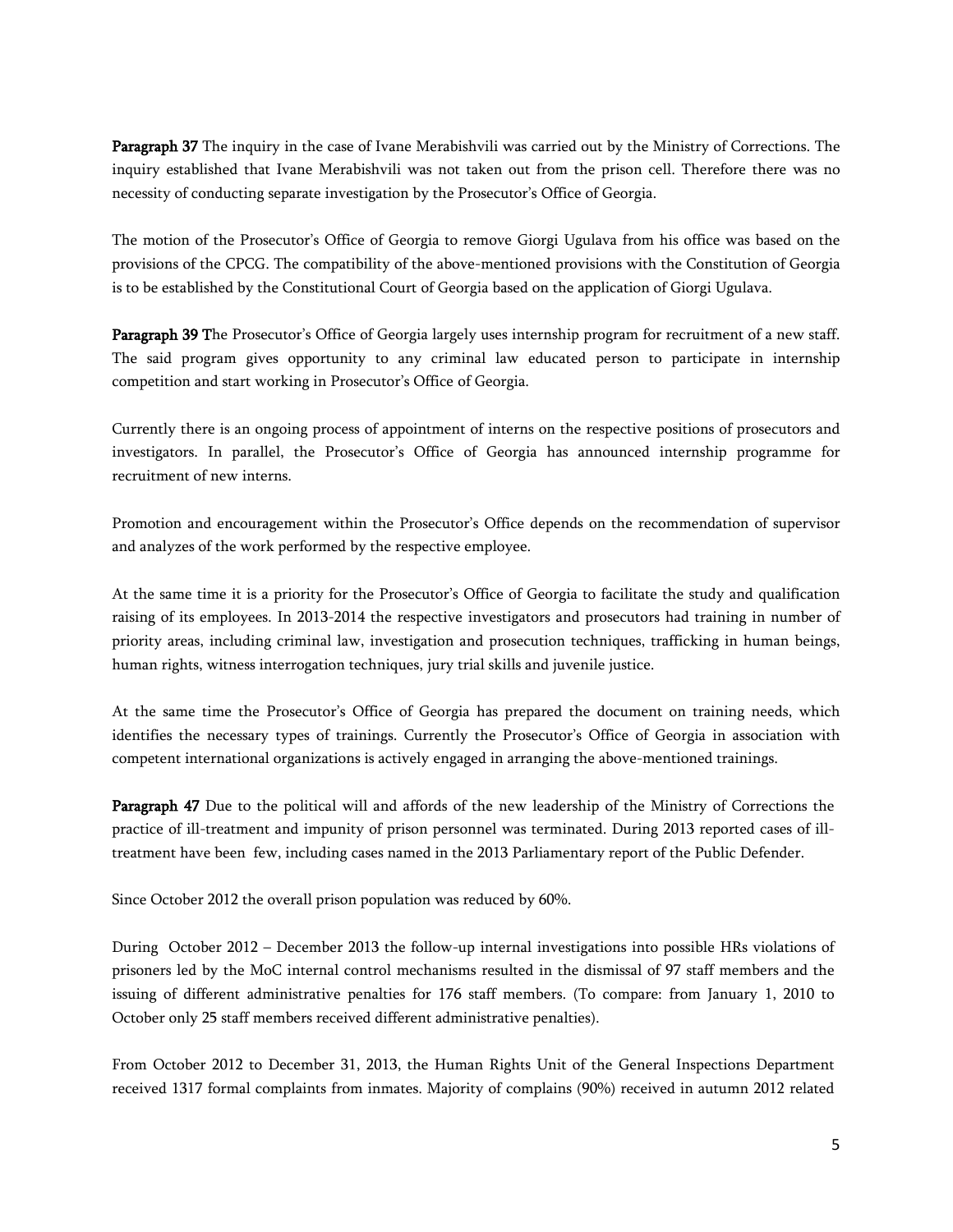to the allegations of torture and ill-treatment conducted before September 2012. Consequently the General Inspections Department has forwarded 169 cases containing allegations of ill-treatment to the Main Prosecutors Office. It should be noted, that during 2013 the majority of complaints received from inmates have been related to the request to re-consider court decisions.

It should be noted that dramatic improvement in reduction of mortality rate followed the developments since October 2012. Therefore simple comparison of the annual numbers of deaths for 2012 and 2013 is not fully informative. The latest figures for deaths in prisons look as follows: In  $2010 - 144$ , in  $2011 - 140$ , in  $2012 - 67$ and in 2013 – 25.

**Paragraph 54** Both, the official correspondence sent to the Ministry as well the first annual report of the Personal Data Inspector indicates on one case, where some shortcomings have been identified. The recommendation made in November 2013 was followed by the legislative initiative by the Ministry of Corrections in December 2013. Consequently, amendments to Imprisonment Code were adopted by the Parliament of Georgia in April 2014. The mentioned amendment was developed in accordance with the recommendations and in close consultation with the Office of the Data Protection Inspector.

**Paragraph 58** If the recommendation is addressed to the situation in prisons, as already stated since the change of the government few complains has been received containing allegations of possible ill-treatment. Vast majority of similar complaints received since October 2012 referred to the facts that took place before September 2012.

**Paragraph 62** "Abkhazia and South Ossetia" - the terminology should correspond to the text of the Association Agreement with Georgia as well as the recent CMD Decision on "The Council of Europe and the Conflict in Georgia" and therefore should read "Georgian regions of Abkhazia and Tskhinvali Region/South Ossetia".

**Paragraphs 66 and 74** It should be noted that some provisions of the drafted antidiscrimination legislation have been changed since the visit of the Commissioner. According to the draft submitted to the Parliament, supervision over elimination of discrimination and ensuring equality shall be vested with an independent body - Public Defender of Georgia.

To this effect, the Public Defender shall be authorized to:

- a) Consider complaints and statements from alleged discrimination victims;
- b) Inspect the alleged facts of discrimination in accordance with the complaints or on its own accord;
- c) Prepare and send to the particular institution or person recommendation of general character on issues of combating and preventing discrimination;
- d) Prepare and present to the Parliament its opinions on necessary legal amendments in the sphere of tackling discrimination;
- e) Invite alleged discriminator and discriminated for consultation and mediation;
- f) Make recommendations to the discriminator institution or person on the steps necessary to stop discrimination and eradicate its consequences if evidence provided verifies facts of discrimination;
- g) Apply to court in accordance to Administrative Procedure Code if an administrative institution fails to follow its recommendation on discrimination issue;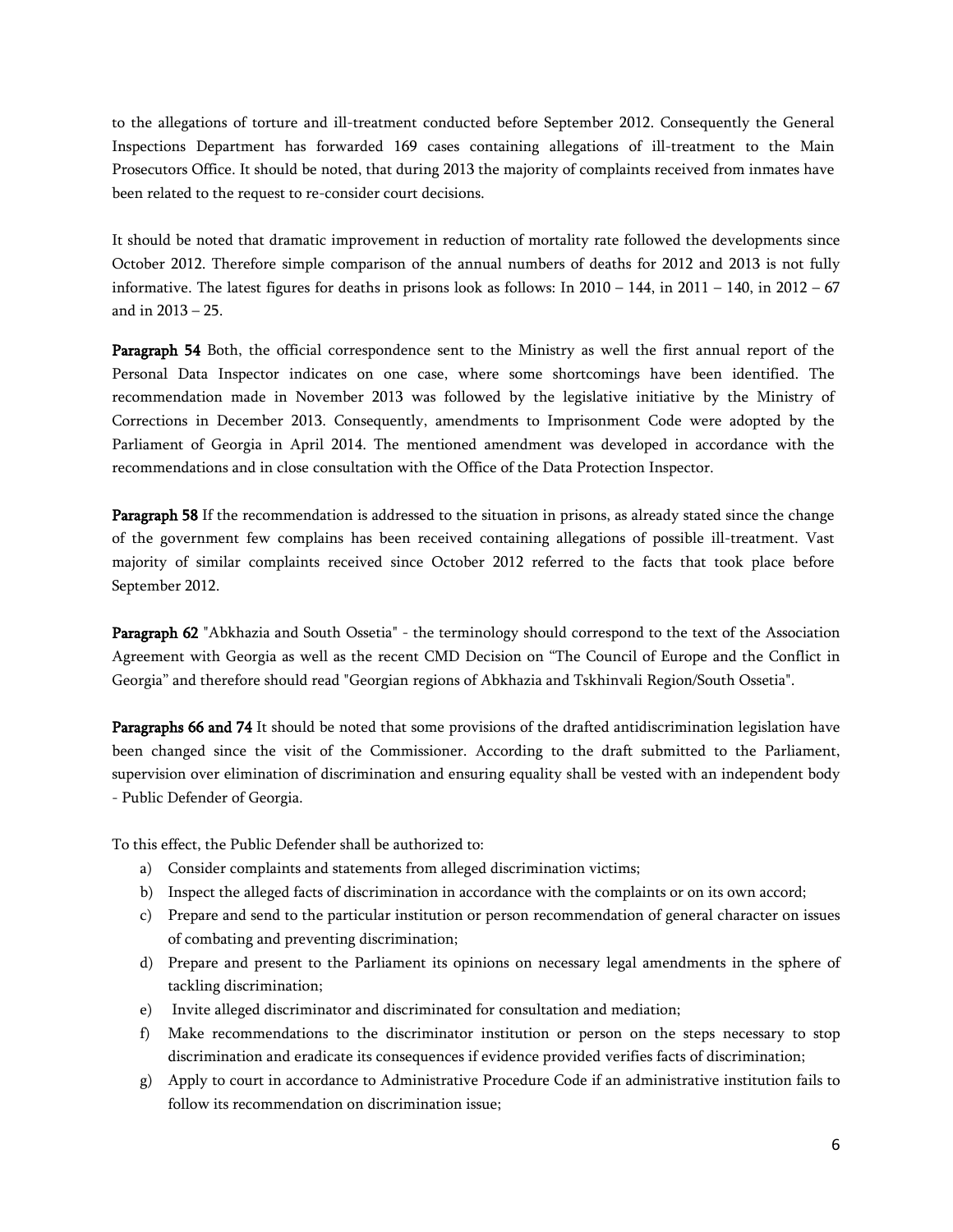- h) Maintain statistical data on discrimination cases;
- i) Conduct awareness-rising campaigns on elimination of discrimination issue;
- j) Cooperate with national and international public and civil organizations on the issue of combating discrimination.

The draft law proclaims that it should cover the state institutions as well as actions of private and public legal entities. Any form of discrimination, being it direct, indirect or multiple, shall be prohibited in Georgia. Purpose of the Law shall be elimination of all forms of discrimination and ensure for every person equal enjoyment of rights prescribed by law irrespective of any ground.

When it comes to the wider public inclusion in the process of elaboration and consideration of antidiscriminative legislation representatives of civil sector have been actively involved in its elaboration. Among them were organizations working on human rights issues, gender equality, ethnic and religious minority representatives and etc. At the same time, the draft law went through international expertise: recommendations from ODIHR, ECRI, OHCHR and international experts have been received and reflected in the draft.

The draft law was presented to the Parliament of Georgia for adoption. It was accompanied with set of amendments to other legislative acts, including Law on Gender Equality, to harmonize provisions of all relevant statutory acts regulating elimination of inequalities. The hearings underwent with very active engagement of civil society. On 2 May 2014 the Law of Georgia on Elimination of all Forms of Discrimination was adopted by the Parliament. On May 7 the President of Georgia signed the statute and on the same day it came to force.

**Paragraph 77** In regard to proficiency of ethnic minorities in Georgian language, it must be noted that Georgian language houses are operating that provide state language courses for ethnic minority representatives. These Houses have been functioning in Kvemo Kartli, Kakheti and Samtskhe-Javakheti regions of Georgia since 2009.

**Paragraph 78** In terms of Education, the state supports and finances a full general education in Armenian, Azeri and Russian languages in respective schools and sectors. National curriculum is provided in Armenian, Azerbaijanian and Russian languages. Moreover, representatives of minorities have specific benefits and access to the higher education system.

**Paragraph 79** In regard to the individuals proficient in the Georgian language in Kvemo Kartli and Samtskhe Javakheti, it must be noted that as of today 8 regional centers are in operation to provide state language courses for ethnic minorities. At this moment more than 500 public servants from local governments are enrolled for those courses for free.

**Paragraph 80** In tackling the problem of fluency in Georgian language, the National Center for Teacher Professional Development (TPDC) under the Ministry of Education and Science of Georgia, implements two programs "Georgian as a Second Language" and "Georgian Language for Future Success". The first program sends qualified Georgian language specialists to ethnic minority regions to deliver classes, teacher Georgian language to students, teachers and community members, carry out various extracurricular activities, organize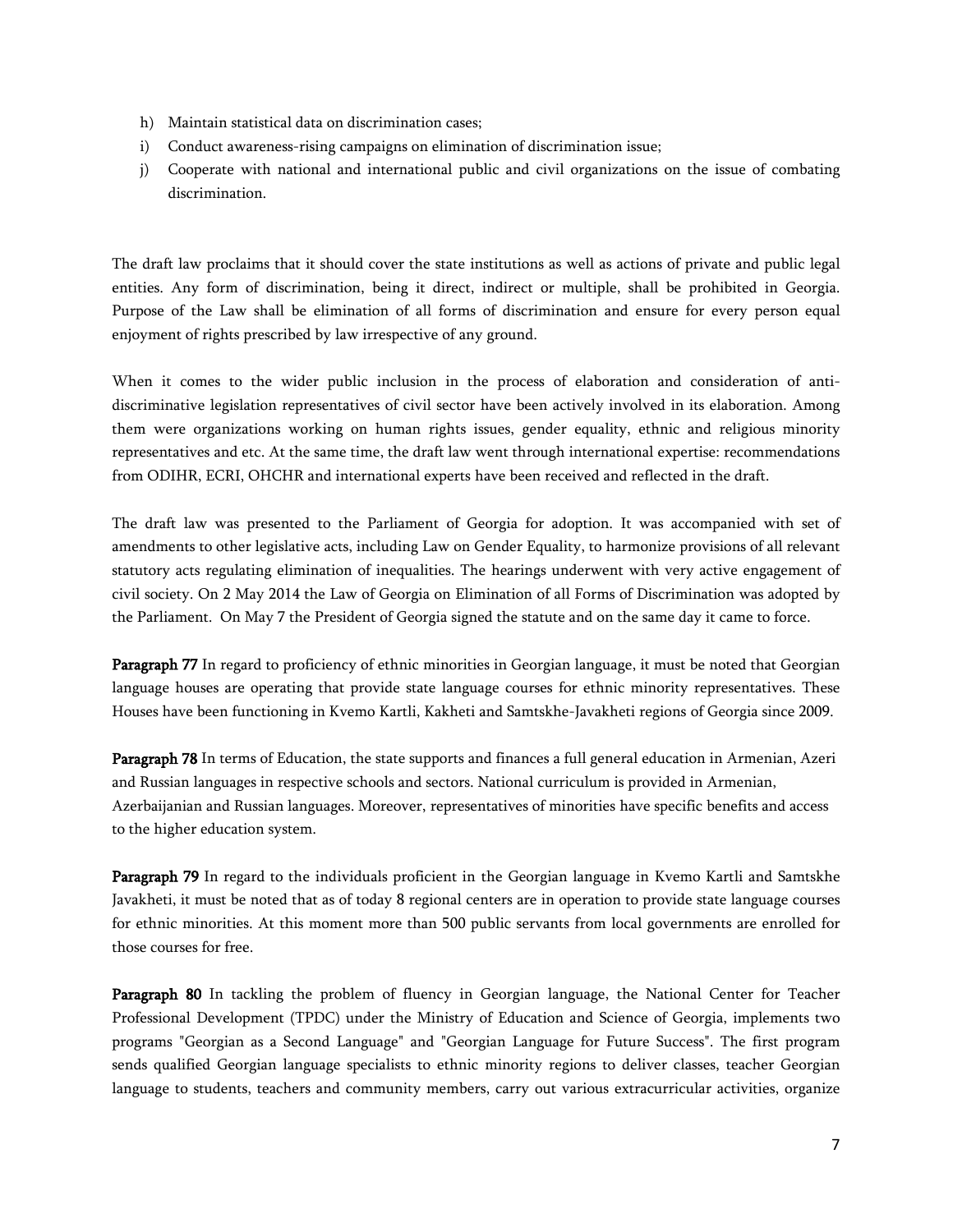summer camps and exchange programs etc. "Georgian Language for Future Success" program sends volunteer co-teachers of all subjects to ethnic minority regions.

Within the TPDC program "Georgian Language for Future Success", textbooks for all grade subtends (I-XII) in Georgian as a second language had been developed and distributed free of charge to all ethnic minority schools in Georgia, based on requests submitted by the schools. Development of textbooks for all XII grades took quite some time, more than a year, since these were the first series of books of this type. Sets of textbooks included students book, students workbook, teacher's guide, audio recording of texts in Georgian language.

**Paragraph 81** There was an increase in the number of Georgian language teachers sent to the regions and additional hours allotted for learning Georgian, as well as specific programmes aimed at minorities called "Georgian Language for Future Success" and "Georgian as a Second Language program".

**Paragraph 82** Resources invested for general education of pupils is regulated by the Decree #9 of the Government of Georgia from 29 January 2013 "On Defining Amount of Financial Ratio and the relevant Standard Voucher for Financial Provision of General Education per pupil". Financial provision is defined according to the number of pupils registered at concrete public school, study hours, administrative and other expenses. The Decree defines the increased value of voucher for non-Georgian public schools and non-Georgian sectors of public schools. In case of non-Georgian schools the value of ordinary voucher is multiplied by 1.13 and in the case of non-Georgian sectors – multiplied by 1.14.

**Paragraph 87** Article 85 of the Constitution of Georgia provides that an individual not having a command of the state language shall be provided with an interpreter during legal proceedings. In the districts, where the population does not have a command of the state language, teaching of the state language and solution of the issues related to the legal proceedings shall be ensured. The same rights are envisaged by the Criminal Procedure Code, which provides that the participant, who does not know or does not speak the language of the criminal justice process, shall be provided with an interpreter, as prescribed by this Code. In addition, the Criminal Procedure Code provides the sentencing verdict to be translated into the native language or other language the defendant understands, in cases where he cannot speak the language of the criminal justice process. Also, the suspects will be notified in a language they understand, of which criminal offense under the Criminal Code they are being charged with during or prior their arrest.

**Paragraph 93** In the text 10.2, E of the document, defining obligations of Georgia (PACE Opinion N 209, 27 January, 1999), taken by the country upon becoming a member of the European Council in 1999, the term "Meskhetian population deported by the Soviet regime" is defined. Among the population deported from the Southern Georgia in 1944 there were representatives of different ethnic groups, in particular: Turks, Kurds, Azeri, Yezidi, Tatars, Khimshils and Muslim Georgians. The latter comprised the majority of deported population. **Consequently, legal term "Meskhetian population deported by the Soviet regime" shall be used in the given document.**

**Paragraph 94** On 11 July, 2007 the Georgian parliament adopted a law on "Repatriation of the Forcefully Deported Persons from the SSR of Georgia by the Former USSR in the 40s of the 20th Century". Under the Law,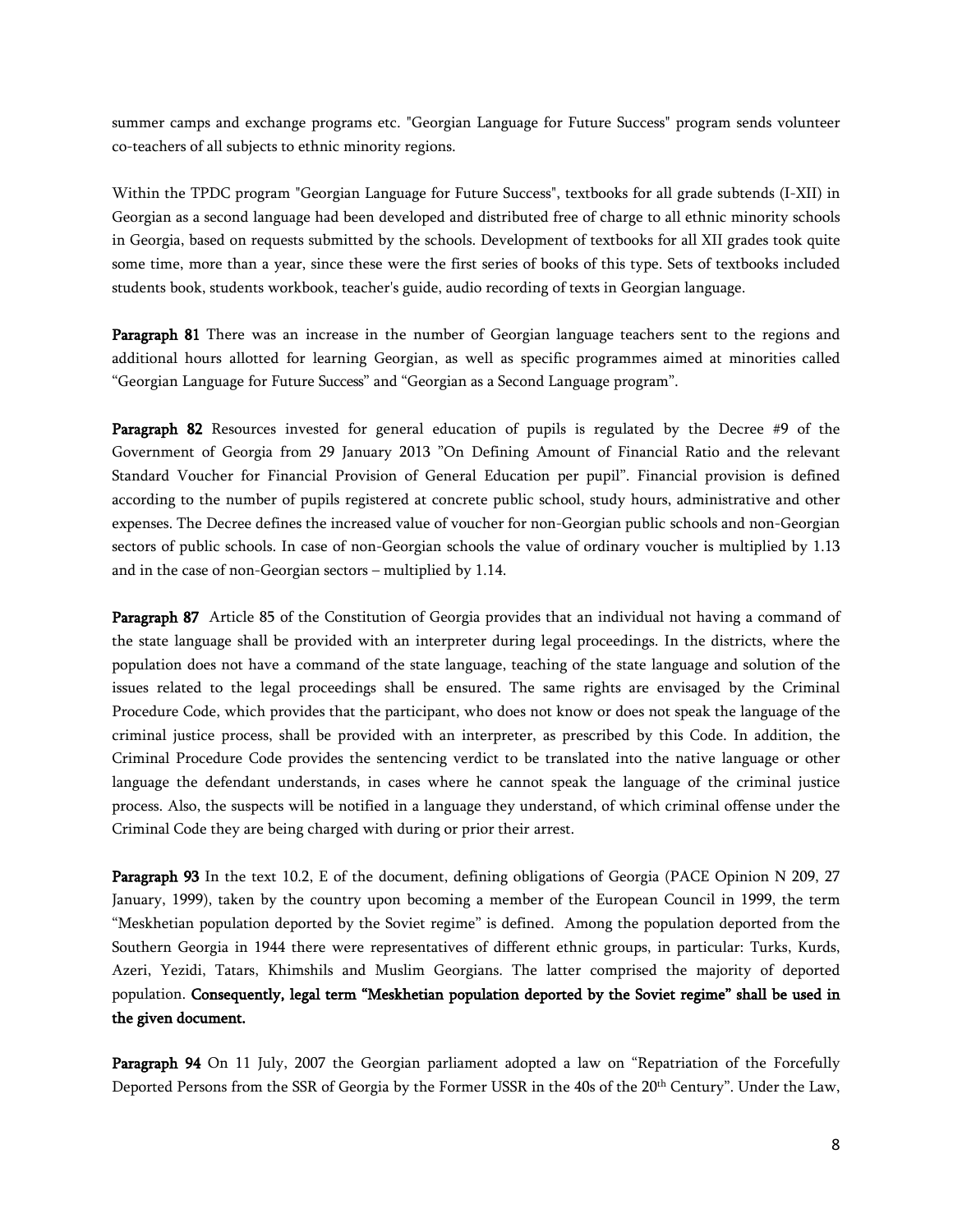a seeker of repatriation was to submit an application and an ID card, however according to the same Law, in case an applicant was unable to submit any of these documents, he/she should have reported on it in a written form, which on its behalf would free an applicant from obligation of submitting the necessary documents. **Consequently, a list of required documents or absence of any document did not affect the number of applicants**.

Persons seeking repatriation had a right to fill in the application in any language, however, it was necessary to translate it into Georgian or English languages and get the translation acknowledged by the notary, which is available in all countries.

**Paragraph 95** Over the last years,different NGOs (ACF, ECMI, Tolerant etc.), with EU funds and other donor support, have implemented several integration projects, focusing on raising the awareness on repatriation. Along with other activities, a few documentary films were produced and special TV spots were prepared on the issue of repatriation of deported Mesketians Georgia*.*

About 1000 deported Meskhetians returned in Georgia during different times and continue living in the country up to now. For example, up to 50 families live in Samtskhe Javakheti, about 60 in Adjara, 45 in Guria, 40 families in Imereti etc.; They peacefully cohabitate with the local population in these settlements.

**Paragraph 97** Currently, 1349 individuals have a repatriate status. They have an opportunity to return to Georgia, purchase a residential property in a desirable region and obtain Georgian citizenship through the simplified procedure. They can also obtain Georgian citizenship through the simplified procedure in the countries of their current residence, through the local Georgian diplomatic missions in those countries. It is also noteworthy, that the absolute majority of deported Meskhetians, returned to Georgia, already have the Georgian citizenship.

**Paragraph 101** Since 2007 the Ministry of Education and Science of Georgia has been implementing the "Youth Civic Participation Development Program". Its key objective is to socialize/integrate youth from different social categories. The program is being implemented in the schools adjacent to the orphanages or to the settlements with various ethnic or religious minorities. The beneficiaries of the program are vulnerable groups - adolescents with disabilities, as well as ethnic minority youth also the stateless teens, including 125 Meskhetian young people living in different regions of Georgia.

**Paragraphs 109-110** With regard toallegations of indoctrination and forced conversions to Christianity of children belonging to other religion, in some general educational institutions, the Ministry would like to highlight the following: In order to prevent such cases, the Ministry of Education and Science of Georgia systematically recommends its Education Resources Centers (ERC) to call on school principals to protect the rights of school children as envisaged by the Law of Georgia on General Education. In accordance with Law of Georgia on General Education, the State ensures independence of public schools from religious and political unions. Compliant to the same law, indoctrination and conversion from one to another religion is prohibited at public schools. Public schools are obliged to follow the rules and regulations set by the law. If concrete abuses are recorded and confirmed, the Ministry deals with such cases in the scope of its competence.